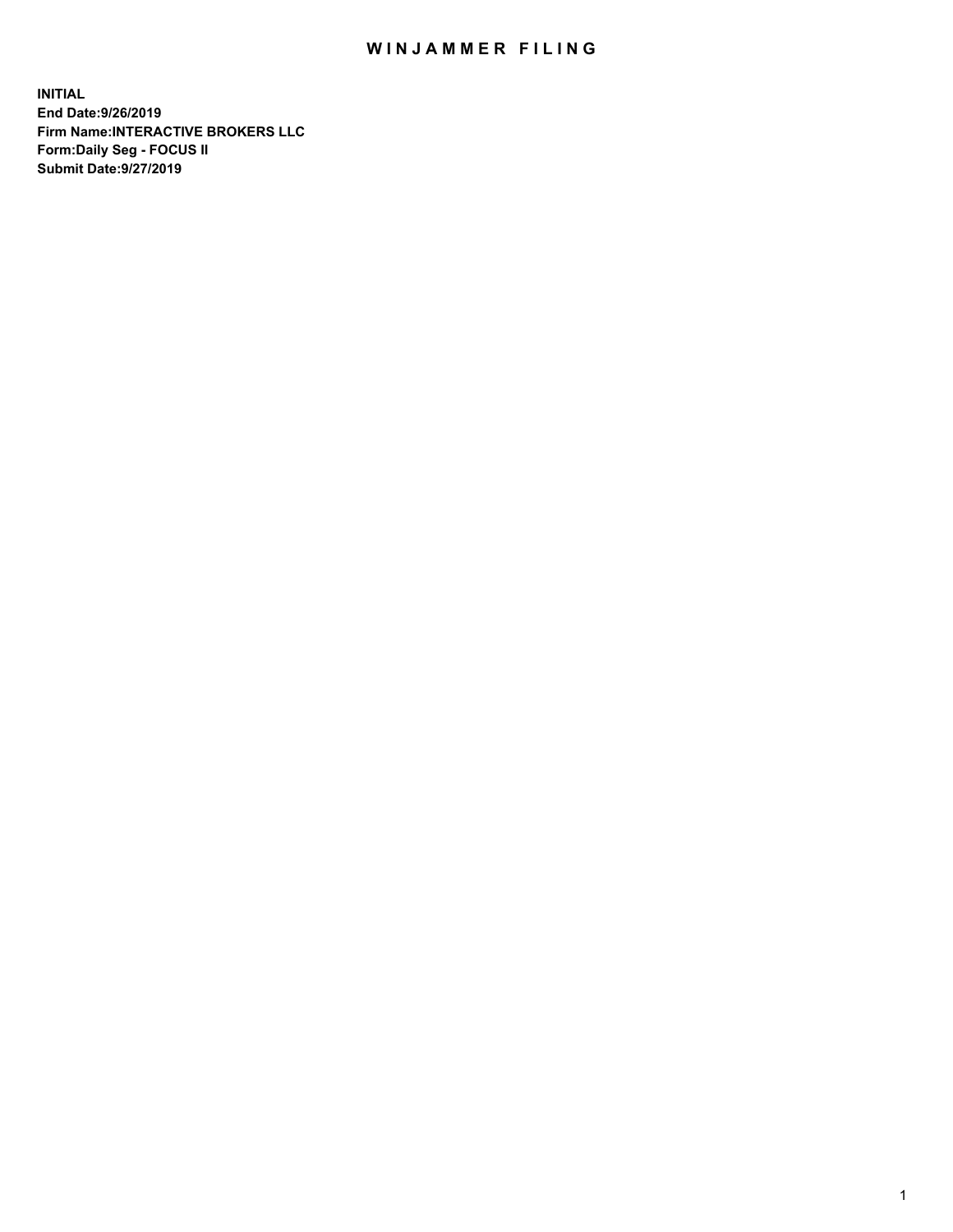**INITIAL End Date:9/26/2019 Firm Name:INTERACTIVE BROKERS LLC Form:Daily Seg - FOCUS II Submit Date:9/27/2019 Daily Segregation - Cover Page**

| Name of Company                                                                                                                                                                                                                                                                                                                | <b>INTERACTIVE BROKERS LLC</b>                                                   |
|--------------------------------------------------------------------------------------------------------------------------------------------------------------------------------------------------------------------------------------------------------------------------------------------------------------------------------|----------------------------------------------------------------------------------|
| <b>Contact Name</b>                                                                                                                                                                                                                                                                                                            | James Menicucci                                                                  |
| <b>Contact Phone Number</b>                                                                                                                                                                                                                                                                                                    | 203-618-8085                                                                     |
| <b>Contact Email Address</b>                                                                                                                                                                                                                                                                                                   | jmenicucci@interactivebrokers.c<br>om                                            |
| FCM's Customer Segregated Funds Residual Interest Target (choose one):<br>a. Minimum dollar amount: ; or<br>b. Minimum percentage of customer segregated funds required:% ; or<br>c. Dollar amount range between: and; or<br>d. Percentage range of customer segregated funds required between:% and%.                         | <u>0</u><br>$\overline{\mathbf{0}}$<br>155,000,000 245,000,000<br>0 <sub>0</sub> |
| FCM's Customer Secured Amount Funds Residual Interest Target (choose one):<br>a. Minimum dollar amount: ; or<br>b. Minimum percentage of customer secured funds required:% ; or<br>c. Dollar amount range between: and; or<br>d. Percentage range of customer secured funds required between:% and%.                           | <u>0</u><br>$\overline{\mathbf{0}}$<br>80,000,000 120,000,000<br>0 <sub>0</sub>  |
| FCM's Cleared Swaps Customer Collateral Residual Interest Target (choose one):<br>a. Minimum dollar amount: ; or<br>b. Minimum percentage of cleared swaps customer collateral required:% ; or<br>c. Dollar amount range between: and; or<br>d. Percentage range of cleared swaps customer collateral required between:% and%. | <u>0</u><br>$\underline{\mathbf{0}}$<br>0 <sub>0</sub><br>0 <sub>0</sub>         |

Attach supporting documents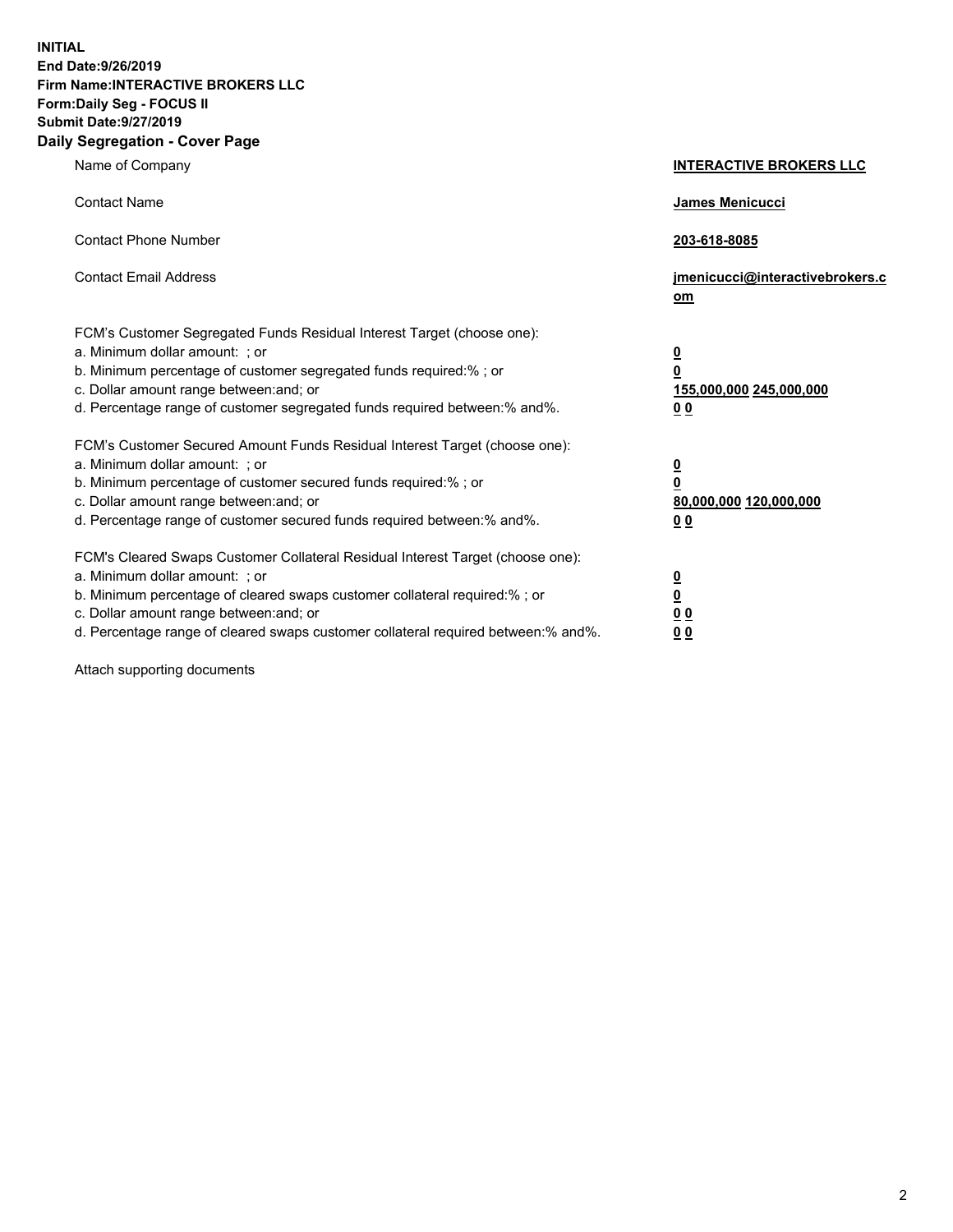## **INITIAL End Date:9/26/2019 Firm Name:INTERACTIVE BROKERS LLC Form:Daily Seg - FOCUS II Submit Date:9/27/2019 Daily Segregation - Secured Amounts**

|     | Daily Ocglegation - Occured Anioants                                                        |                                                                             |
|-----|---------------------------------------------------------------------------------------------|-----------------------------------------------------------------------------|
|     | Foreign Futures and Foreign Options Secured Amounts                                         |                                                                             |
|     | Amount required to be set aside pursuant to law, rule or regulation of a foreign            | $0$ [7305]                                                                  |
|     | government or a rule of a self-regulatory organization authorized thereunder                |                                                                             |
| 1.  | Net ledger balance - Foreign Futures and Foreign Option Trading - All Customers             |                                                                             |
|     | A. Cash                                                                                     | <u>-463,756,331</u> [7315]                                                  |
|     | B. Securities (at market)                                                                   | $0$ [7317]                                                                  |
| 2.  | Net unrealized profit (loss) in open futures contracts traded on a foreign board of trade   | 970,958,603 [7325]                                                          |
| 3.  | Exchange traded options                                                                     |                                                                             |
|     | a. Market value of open option contracts purchased on a foreign board of trade              | 35,490 [7335]                                                               |
|     | b. Market value of open contracts granted (sold) on a foreign board of trade                | $-36,049$ [7337]                                                            |
| 4.  | Net equity (deficit) (add lines 1.2. and 3.)                                                | 507,201,713 [7345]                                                          |
| 5.  | Account liquidating to a deficit and account with a debit balances - gross amount           | 4,213 [7351]                                                                |
|     | Less: amount offset by customer owned securities                                            | 0 [7352] 4,213 [7354]                                                       |
| 6.  | Amount required to be set aside as the secured amount - Net Liquidating Equity              | 507,205,926 [7355]                                                          |
|     | Method (add lines 4 and 5)                                                                  |                                                                             |
| 7.  | Greater of amount required to be set aside pursuant to foreign jurisdiction (above) or line | 507,205,926 [7360]                                                          |
|     | 6.                                                                                          |                                                                             |
|     | FUNDS DEPOSITED IN SEPARATE REGULATION 30.7 ACCOUNTS                                        |                                                                             |
| 1.  | Cash in banks                                                                               |                                                                             |
|     | A. Banks located in the United States                                                       | 91,537,449 [7500]                                                           |
|     | B. Other banks qualified under Regulation 30.7                                              | 0 [7520] 91,537,449 [7530]                                                  |
| 2.  | Securities                                                                                  |                                                                             |
|     | A. In safekeeping with banks located in the United States                                   | 462,668,450 [7540]                                                          |
|     | B. In safekeeping with other banks qualified under Regulation 30.7                          | 0 [7560] 462,668,450 [7570]                                                 |
| 3.  | Equities with registered futures commission merchants                                       |                                                                             |
|     | A. Cash                                                                                     | $0$ [7580]                                                                  |
|     | <b>B.</b> Securities                                                                        | $0$ [7590]                                                                  |
|     | C. Unrealized gain (loss) on open futures contracts                                         | $0$ [7600]                                                                  |
|     | D. Value of long option contracts                                                           | $0$ [7610]                                                                  |
|     | E. Value of short option contracts                                                          | 0 [7615] 0 [7620]                                                           |
| 4.  | Amounts held by clearing organizations of foreign boards of trade                           |                                                                             |
|     | A. Cash                                                                                     | $0$ [7640]                                                                  |
|     | <b>B.</b> Securities                                                                        | $0$ [7650]                                                                  |
|     | C. Amount due to (from) clearing organization - daily variation                             | $0$ [7660]                                                                  |
|     | D. Value of long option contracts                                                           | $0$ [7670]                                                                  |
|     | E. Value of short option contracts                                                          | 0 [7675] 0 [7680]                                                           |
| 5.  | Amounts held by members of foreign boards of trade<br>A. Cash                               |                                                                             |
|     | <b>B.</b> Securities                                                                        | -894,299,557 [7700]<br>$0$ [7710]                                           |
|     | C. Unrealized gain (loss) on open futures contracts                                         | 969,231,744 [7720]                                                          |
|     | D. Value of long option contracts                                                           |                                                                             |
|     | E. Value of short option contracts                                                          | 35,490 [7730]<br><mark>-36,049</mark> [7735] <mark>74,931,628</mark> [7740] |
| 6.  | Amounts with other depositories designated by a foreign board of trade                      |                                                                             |
| 7.  | Segregated funds on hand                                                                    | 0 [7760]<br>$0$ [7765]                                                      |
| 8.  | Total funds in separate section 30.7 accounts                                               | 629,137,527 [7770]                                                          |
| 9.  | Excess (deficiency) Set Aside for Secured Amount (subtract line 7 Secured Statement         | 121,931,601 [7380]                                                          |
|     | Page 1 from Line 8)                                                                         |                                                                             |
| 10. | Management Target Amount for Excess funds in separate section 30.7 accounts                 | 80,000,000 [7780]                                                           |
| 11. | Excess (deficiency) funds in separate 30.7 accounts over (under) Management Target          | 41,931,601 [7785]                                                           |
|     |                                                                                             |                                                                             |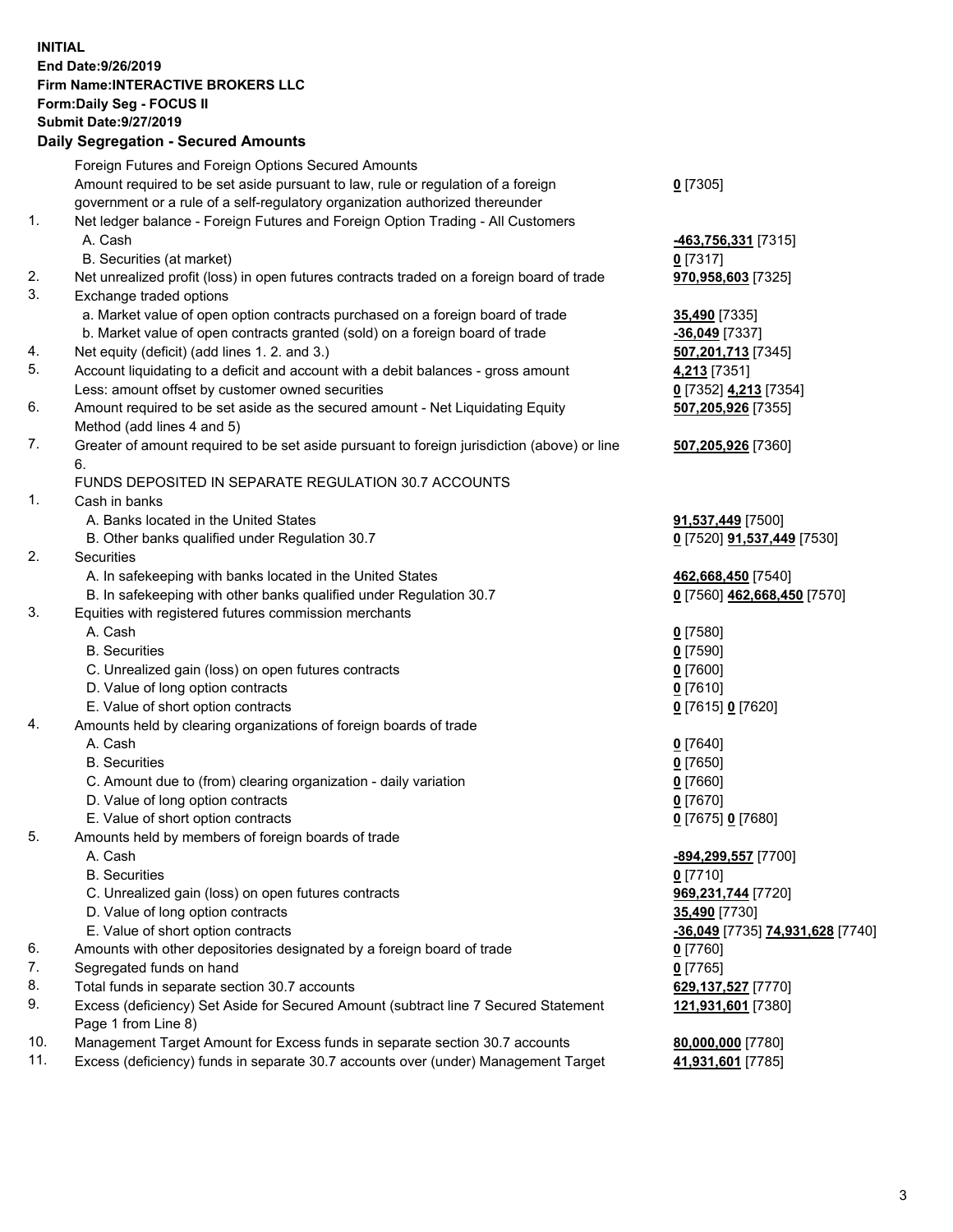**INITIAL End Date:9/26/2019 Firm Name:INTERACTIVE BROKERS LLC Form:Daily Seg - FOCUS II Submit Date:9/27/2019 Daily Segregation - Segregation Statement** SEGREGATION REQUIREMENTS(Section 4d(2) of the CEAct) 1. Net ledger balance A. Cash **4,139,338,383** [7010] B. Securities (at market) **0** [7020] 2. Net unrealized profit (loss) in open futures contracts traded on a contract market **-24,285,698** [7030] 3. Exchange traded options A. Add market value of open option contracts purchased on a contract market **215,966,899** [7032] B. Deduct market value of open option contracts granted (sold) on a contract market **-200,567,334** [7033] 4. Net equity (deficit) (add lines 1, 2 and 3) **4,130,452,250** [7040] 5. Accounts liquidating to a deficit and accounts with debit balances - gross amount **1,208,142** [7045] Less: amount offset by customer securities **0** [7047] **1,208,142** [7050] 6. Amount required to be segregated (add lines 4 and 5) **4,131,660,392** [7060] FUNDS IN SEGREGATED ACCOUNTS 7. Deposited in segregated funds bank accounts A. Cash **983,860,770** [7070] B. Securities representing investments of customers' funds (at market) **2,012,233,620** [7080] C. Securities held for particular customers or option customers in lieu of cash (at market) **0** [7090] 8. Margins on deposit with derivatives clearing organizations of contract markets A. Cash **4,654,753** [7100] B. Securities representing investments of customers' funds (at market) **1,316,096,505** [7110] C. Securities held for particular customers or option customers in lieu of cash (at market) **0** [7120] 9. Net settlement from (to) derivatives clearing organizations of contract markets **501,890** [7130] 10. Exchange traded options A. Value of open long option contracts **217,797,403** [7132] B. Value of open short option contracts **-202,468,951** [7133] 11. Net equities with other FCMs A. Net liquidating equity **0** [7140] B. Securities representing investments of customers' funds (at market) **0** [7160] C. Securities held for particular customers or option customers in lieu of cash (at market) **0** [7170] 12. Segregated funds on hand **0** [7150] 13. Total amount in segregation (add lines 7 through 12) **4,332,675,990** [7180] 14. Excess (deficiency) funds in segregation (subtract line 6 from line 13) **201,015,598** [7190] 15. Management Target Amount for Excess funds in segregation **155,000,000** [7194] **46,015,598** [7198]

16. Excess (deficiency) funds in segregation over (under) Management Target Amount Excess